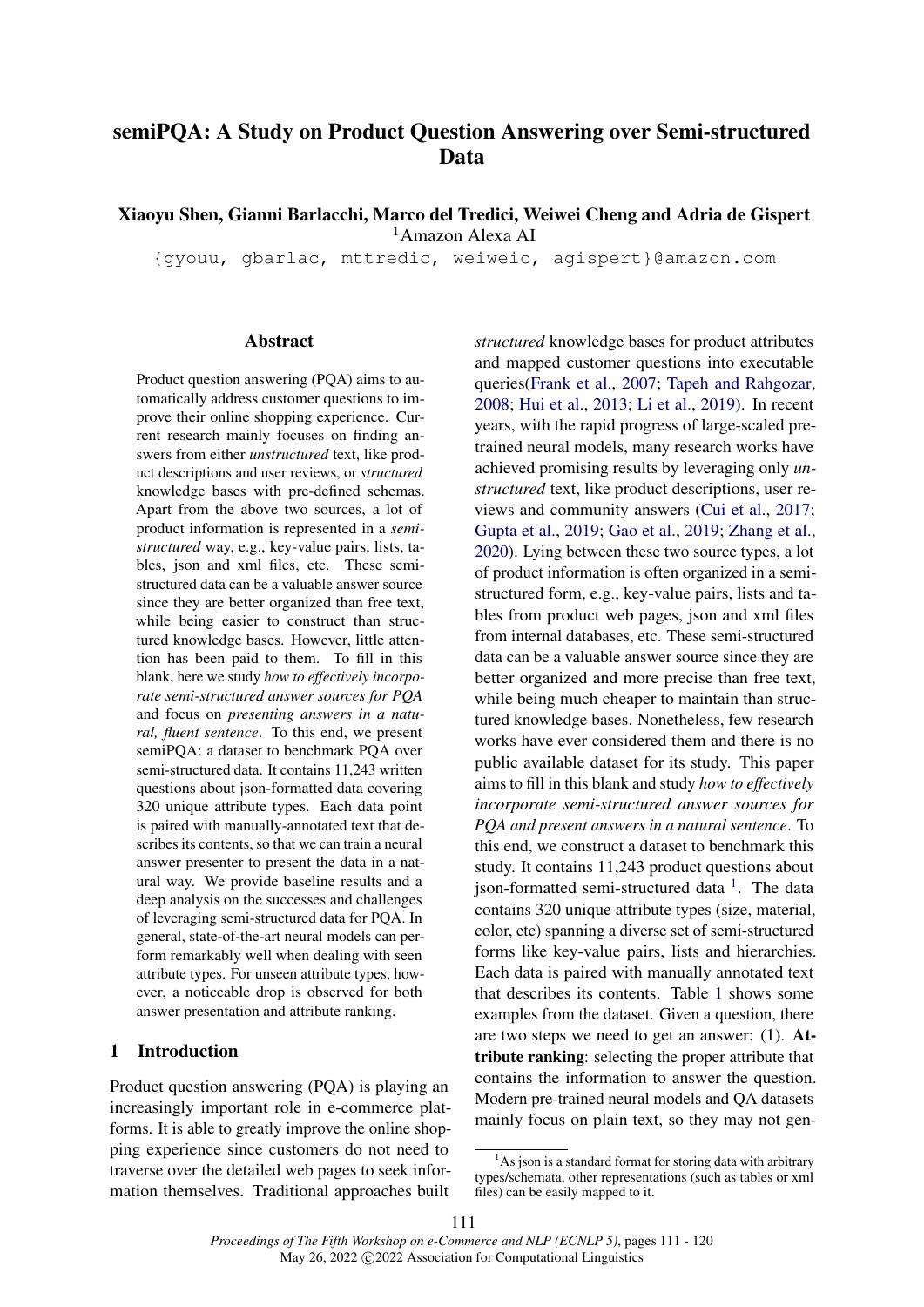eralize well to ranking semi-structured attributes, especially with limited training data. (2). Answer presentation: presenting the answer in a fluent sentence. It is not user-friendly to directly present the semi-structured data to customers, especially for applications like voice assistants. We apply datato-text generation models to convert these data into fluent text.

For attribute ranking, we build our model upon state-of-the-art pre-trained language models. Due to the small size of our training data, we follow the common practice of prefinetuning the attribute ranker on four large-scale QA datasets: Natural Questions [\(Kwiatkowski](#page-8-6) [et al.,](#page-8-6) [2019\)](#page-8-6), AmazonQA [\(McAuley and Yang,](#page-8-7) [2016\)](#page-8-7), NewsQA [\(Trischler et al.,](#page-9-2) [2017\)](#page-9-2) and Squad [\(Rajpurkar et al.,](#page-9-3) [2016\)](#page-9-3). Since these are all based on unstructured text, we also experiment with converting semi-structured attributes into text before being passed to the ranker. Our results show that text-based QA models are quite robust to semi-structured data representations, and can rank attributes correctly with only keyword matching without the extra order information.

For answer presentation, we consider a *questionindependent* answer presenter, which is less risky than question-dependent presentation while being more flexible than span extraction or multi-choice selection. We evaluate both a template-based system and a neural sequence-to-sequence generation model. Each template is one or more sentences with gaps that can be filled with pre-defined rules [\(Deemter et al.,](#page-8-8) [2005\)](#page-8-8). However, semistructured data does not follow any unified schema, so designing rules to cover all possible data forms or unseen attributes is infeasible. Our neural generation models are initialized with Bart [\(Lewis et al.,](#page-8-9) [2020\)](#page-8-9) and T5 [\(Raffel et al.,](#page-9-4) [2020\)](#page-9-4), two representative pretrained models for generative tasks, and fine-tuned on a small set of annotated examples. Compared with the template system, we show the neural approach improves not only the fluency, but also the faithfulness of presented answers.

Finally, we discuss and analyse the challenge of generating factually-correct sentences without hallucinate information, as well as the difficulty of handling unseen attributes in both ranking and answer presentation.

### 2 Dataset

The data collection contains 3 stages: semistructured attribute collection, text annotation and question sourcing. This section will explain these three stages in order then present the statistics.

Attribute Collection We obtain the semistructured attributes of product information from our internal database. These attributes are aggregated from different providers with varied schema. We select 320 unique attribute types from it, filter out information only for internal use and indicator tags containing no actual information like "language\_tag", "attribute\_id" etc. For each of the 320 attribute types, we randomly sample 20 products containing such attribute from 5M products sold in the US market (The 5M products are randomly sampled from different categories), then extract their attribute instances. After removing duplicate ones, we get 3,316 unique attribute instances in the end. We then preprocess them to lower-case all characters, remove emojis and normalize all floats to contain at most 2 decimals.

Text Annotation After obtaining the semistructured attributes, we hire annotators from Amazon Mechanical Turk to write a natural sentence for each attribute instance. We restrict to US-based annotators who completed  $> 500$  tasks, out of which more than 97% had been accepted. Before the formal annotation, we did a pilot study with 100 samples. Without extra information, we find 16% of attributes are not understandable to humans, which indicates proper context is necessary to understand the meanings of attributes. Therefore, we also provide the product image and title in the second round of pilot study. By adding the extra information, only 4% of them are not understandable. We then continue with this setting and get all attributes annotated. We also remove all attributes that are not understandable to annotators (usually those that rely on other information to interpret), and end up with 3,191 attribute instances annotated with their description text.

Question Sourcing We collect questions on Mechanical Turk by present annotators with the image, title and rating of the product plus one of its associated attribute instances. Annotators are asked to imagine themselves as potential customers, and their task is to ask four questions about this attribute, which means that the attribute contains the information to answer their question. We explicitly add three criteria that annotators must follow: ques-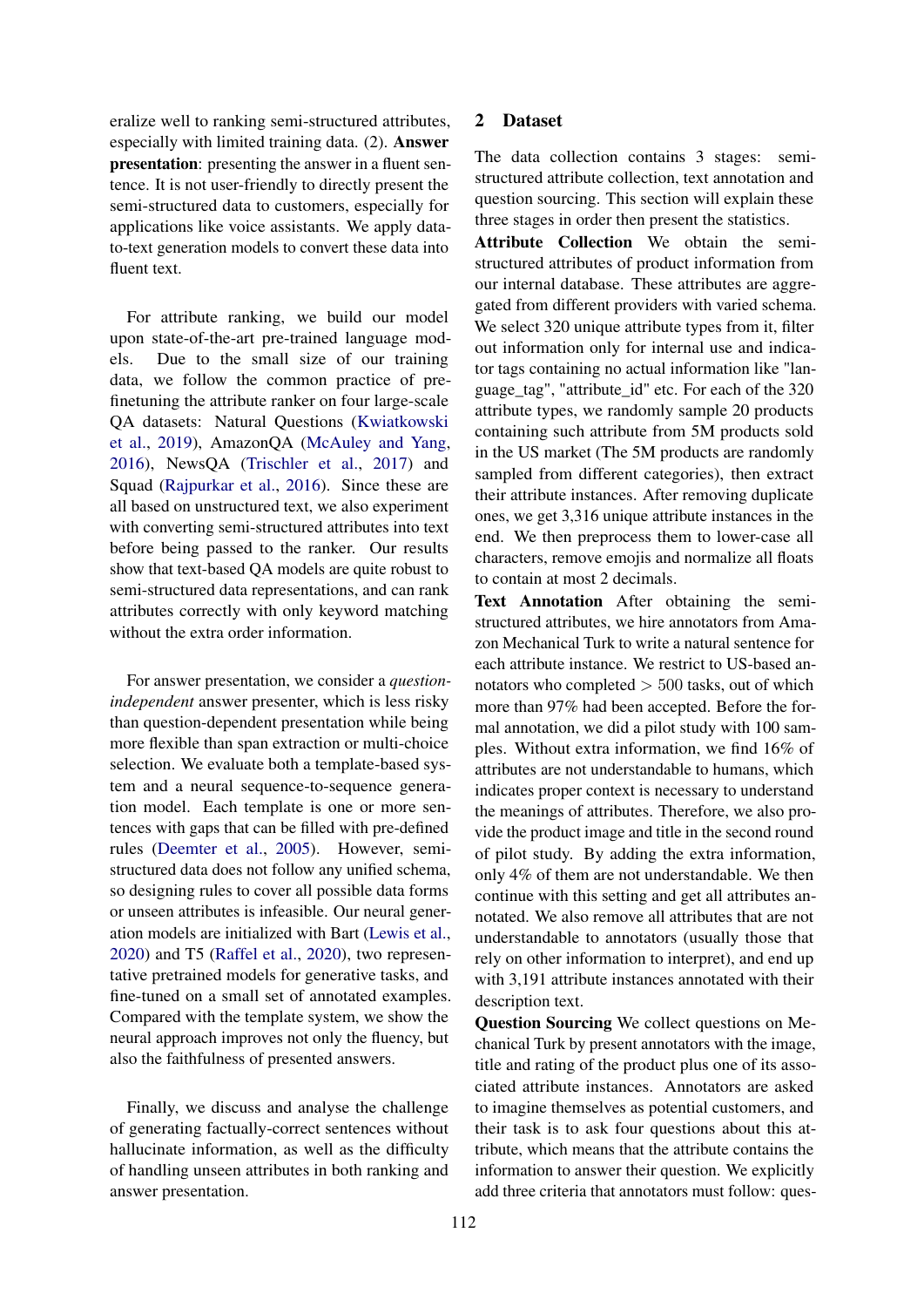<span id="page-2-0"></span>Table 1: Examples of question-data-text triples in the dataset. The data features diverse forms of semi-structures like key-value pairs, lists and hierarchies.

| Ouestion:         | Is the body made out of nylon?                                                                       |
|-------------------|------------------------------------------------------------------------------------------------------|
| Data (key-value): | fabric_type: { value:"Body: Nylon/spandex; cup linings:100% polyester; cup pad:100% polyurethane." } |
| Text:             | The body is made of nylon and spandex, the linings in                                                |
| Ouestion:         | What kind of devices fit in this?                                                                    |
| Data (list):      | compatible_devices: {value:"apple ipad mini 4"}; {value:"apple                                       |
| Text:             | The product is compatible with apple ipad mini 4, apple ipad air                                     |
| Ouestion:         | Is this metal?                                                                                       |
| Data (hierarchy): | blade: {material: [ {value: "Plastic" } ], length: [ {unit: inches, value: 3.0 } ] }                 |
| Text:             | The blade on this measures 3 inches and is plastic.                                                  |

tion must be (1) Meaningful, having a reasonable chance of being asked in daily shopping, and not parroted, rigid questions like "what is the [attribute name]"; (2) Diverse, so the three questions must not be paraphrase each other, and (3) Answerable by the attribute, ensuring that the attribute contains the information to answer the questions. After getting these questions, we lower case them and remove duplicate questions about the same products.

Dataset Split and Statistics The dataset will be used to train and evaluate the (1) attribute ranker and (2) answer presenter. For both, we have two test scenarios, one containing only seen attributes with unseen values, and the other containing only unseen attributes to test the model generalization capability. For the unseen scenario, we randomly sample 30 attribute types from all 320 types. We sample 58 instances from them and add into the dev set, while the rest are used as test set. For the seen scenario, we randomly sample 440 instances from the remaining 290 attribute types. 220 of them are added into the dev set and the rest serve as the test set. We use one fixed dev set containing both seen (220) attributes and unseen (58) attributes. All remaining instances serve as training set. Due to the small data size, we perform cross validation to get more reliable results. We repeat the above process ten times with different seeds to get 10 different splits, then train/evaluate on them and average the results. For each question asking about one attribute, we treat all other attribute instances belonging to the same product as negative candidates. The candidate positive-negative ratio is 1:17.89.

## 3 Attribute Ranking

Attribute ranking aims to select the proper attribute that contains the information to answer the userposed question.

We start from a tf-idf baseline, which has been

shown a strong baseline for sentence matching tasks [\(Arora et al.,](#page-8-10) [2017\)](#page-8-10). We count the frequency based on the attribute instances on the training set. At test time, we convert question and answer candidate into tf-idf vectors based on the counted frequency, then compute their cosine similarity as the ranking score.

Following the common practice, we also tried concatenating the question and candidate attribute into one sequence then feeding into the Robertabase encoder [\(Liu et al.,](#page-8-11) [2019\)](#page-8-11), a Transformerbased neural model pretrained on billions of text. The final classifier is built on top of the representation of the first [CLS] token. The multi selfattention layers of the encoder makes sure each token is able to interact with all other tokens to capture the dependency relations. The model is trained to maximize the likelihood of the positive candidates and minimize that of the negative candidates. As for the input form of the semi-structured attribute, we experimented with 5 forms: (1) nameonly: only use the attribute name as input. (2) value-only: only use the attribute value as input. (3) linearized: use the linearized json which concatenates the attribute name and value as input. (4) template: use the template system to generate its corresponding text, then use the generated text as input. (5) neural: use the neural generator to generate its corresponding text, then use the generated text as input.

Due to the limited size of our training data, we follow a two-step setting [\(Garg et al.,](#page-8-12) [2020\)](#page-8-12) where the Roberta-base model is first fine-tuned on a largescale QA dataset, then fine-tuned on our semiPQA training data. This has been shown to improve performance in the low-resource setting [\(Hazen](#page-8-13) [et al.,](#page-8-13) [2019;](#page-8-13) [Garg et al.,](#page-8-12) [2020\)](#page-8-12). We consider 4 datasets: (1) NQ: the Google Natural Questions dataset. We use its sentence selection version [\(Garg](#page-8-12) [et al.,](#page-8-12) [2020\)](#page-8-12), where its negative samples are cate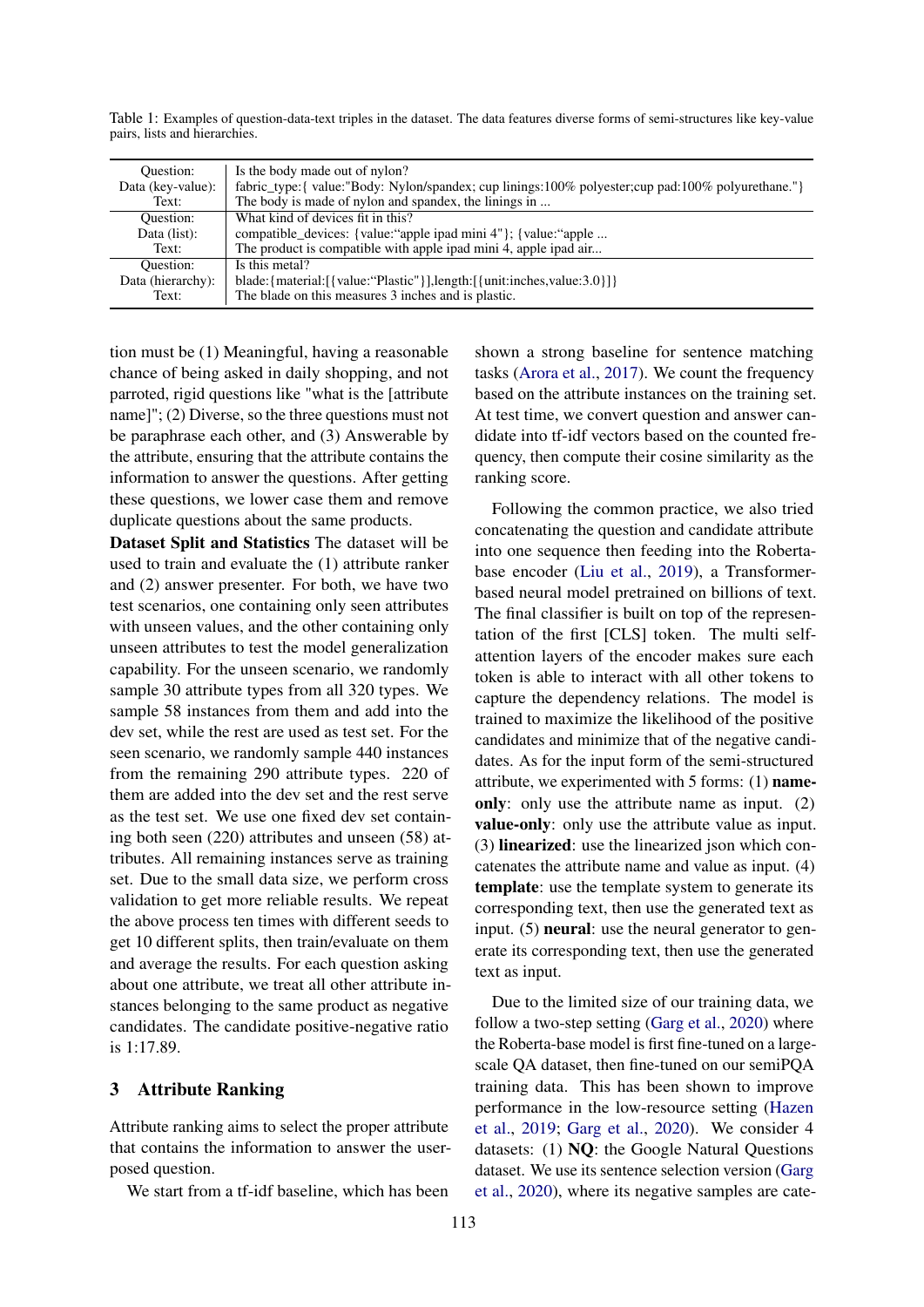gorized into 4 classes to improve the robustness of the model. It contains 61,186 questions from the Google queries for training. (2) AmazonQA: QA pairs from the Amazon community QA website [\(Gupta et al.,](#page-8-4) [2019\)](#page-8-4). We remove answers containing "I don't know", "I'm not sure" etc, and filter questions more than 32 words and answers more than 64 words. Negative candidates are answers about different questions under the same product. It contains 1,065,407 community questions for training. (3) NewsQA: QAs about news articles [\(Trischler et al.,](#page-9-2) [2017\)](#page-9-2). We convert it into sentence selection and drop the span label. For each question, we sample 5 negative sentences not labeled as correct for training. The training dataset contains 75,473 questions. (4) Squad: QAs about wikipedia paragraphs [\(Rajpurkar et al.,](#page-9-3) [2016\)](#page-9-3). We treat sentences containing the ground-truth span as positive and other sentences in the same paragraph as negative. The training dataset contains 87,599 questions. Notably, *all answers in the above 4 datasets are in form of unstructured sentences.*.

We analyzed the performance under three settings: (1) zeroshot where the model is applied directly to the testsets without using our training data, (2) performance on seen attributes after finetuning on the training data and (2) performance on unseen attributes after finetuning on the training data  $2$ . Precision@1 results are shown in Figure [1.](#page-3-1) We also computed other metrics like MAP, MRR and  $HT@5$ , but they show a similar trend and are omitted for space limit.

Zeroshot Performance The zeroshot results are visualized in the upper part of Figure [1,](#page-3-1) where we apply the rankers finetuned on different datasets to directly test on our data. As can be seen, when only the attribute name or value is available, the performance is significantly lower than the others, both for neural models and the tf-idf baseline. This suggests we need information from both the attribute name and value to rank attributes properly. Neither of them are sufficient by its own. *Neural models finetuned on unstructured text can generally adapt well to semi-structured data (linerized form), except for the one finetuned on NQ which performs poorly compared with others*. One reason could be that the negative samples from NQ are finer-grained. It must learn to differentiate between sentences containing correct answer spans

<span id="page-3-1"></span>

Figure 1: p@1 in zeroshot/finetuned settings.

but talking about irrelevant things, and correct sentences. Therefore, it must rely on the sentence structure to infer the meaning and decide whether it is relevant or not [\(Garg et al.,](#page-8-12) [2020\)](#page-8-12). When directly tested on semi-structured jsons, it cannot easily interpret non-natural sentences. When finetuned on other datasets like NewsQA, AmazonQA and Squad, negative samples are randomly sampled and hardly contain the correct answer span, so the model might only rely on span detection and do not need well-formed sentences. Using template-generated text leads to the best zeroshot performance for all models, next come the neuralgenerated text and linearized json which perform slightly worse. Among all datasets used for finetuning, AmazonQA adapts best for all input formats. This is not surprising considering that it is also about product questions and has the largest data size for finetuning.

Finetuned Performance on Seen Attributes The finetuned results on seen attributes is visualized in the middle of Figure [1.](#page-3-1) "Roberta" indicates the model is initialized with the Roberta-based checkpoint without being finetuned on any other QA datasets in advance. "NQ" indicates that the Roberta-based model is first finetuned on NQ, then finetuned on our training data, same for "AmazonQA", "NewsQA" and "Squad". Similarly to the zeroshot setting, using only the attribute name or

<span id="page-3-0"></span> $2$ In the zeroshot setting, we only evaluate on the seen attribute split since there is no concept of "seen" or "unseen" for zeroshot evaluation.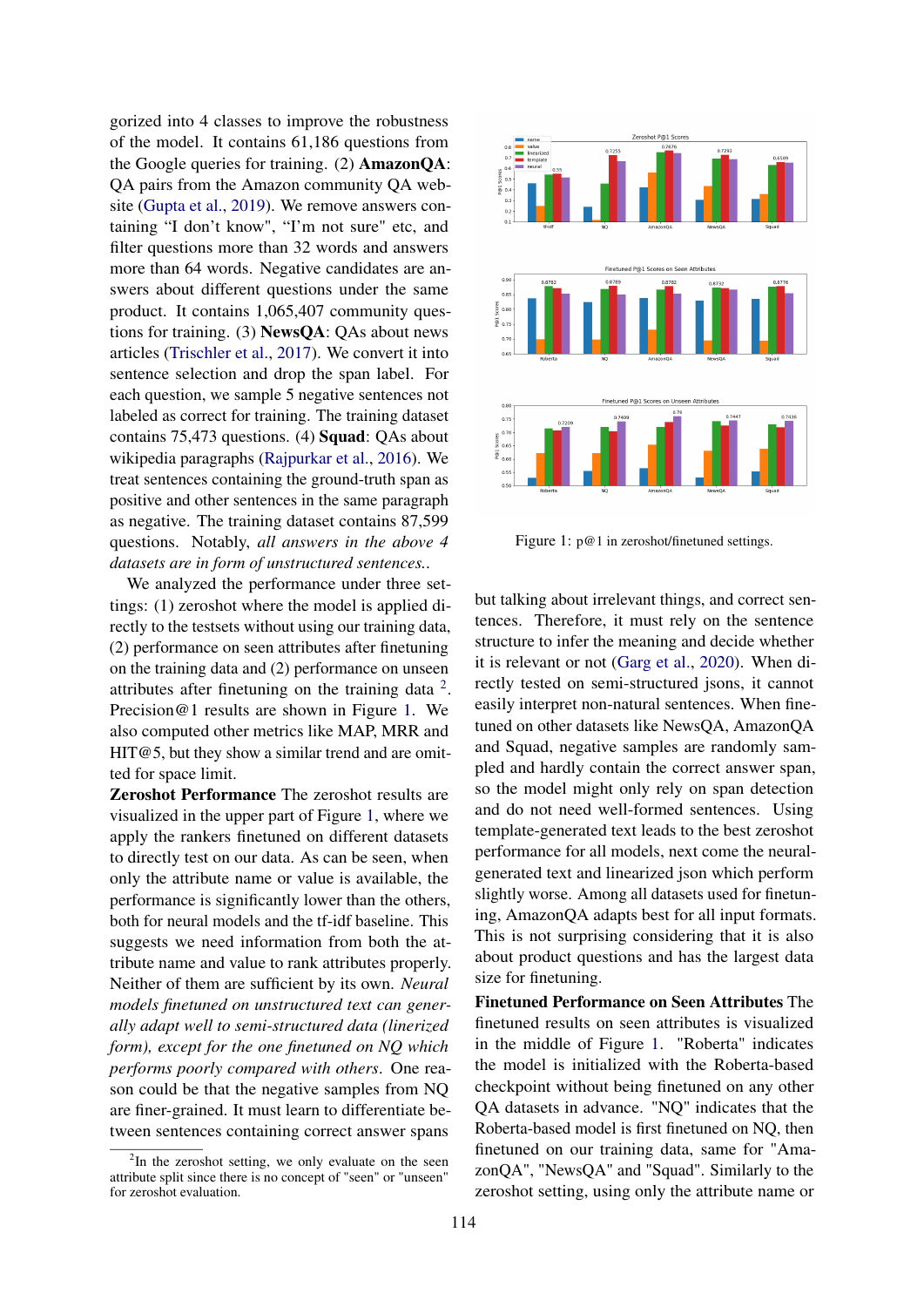<span id="page-4-0"></span>

Figure 2: p@1 with varying input formats.

value leads to significantly worse results, although attribute names seem to be more important when finetuning on the training data. *Using the linearized json format and the template-generated text have the best overall performance, achieving a precision score of over 85%. Using more natural and fluent text does not help the ranking performance on seen attributes*. Although neural generated text are of higher-quality according to human evaluations (to be shown in Section [4\)](#page-5-0), this does not make the ranking task easier and leads to performance drop, suggesting that presentation is not a requirement for ranking and can be addressed separately. *Prefinetuning on large-scale text-based QA datasets also does not help the performance on seen attributes*, as the Roberta result already achieves similar performance. The model is able to quickly learn the correspondence between questions and seen attributes even with the limited training data.

Finetuned Performance on Unseen Attributes In the bottom of Figure [1,](#page-3-1) we show the finetuned performance when testing on unseen attributes. As expected, a significant performance drop is observed for all models, especially when using attribute names only as this is mostly equivalent to classification over unseen labels. *Using neuralgenerated text as input achieves the best performance in all settings*. We hypothesise that the neural-generated texts are less rigid and more diverse than template-generated or linearised json data, which prevents the model from overfitting. Finetuning from Roberta directly performs the worst on average, and finetuning first on AmazonQA generally leads to a smaller performance drop with respect to seen attributes. The large amount of questions in AmazonQA, though not helpful for seen attributes, do improve the model robustness over unseen attributes.

Analysis As shown above, directly using the linearized json format performs well in the zeroshot setting, which indicates that models finetuned on QA datasets are able to learn to generalize to the json format when finetuning on the sentence format. To investigate this surprising finding, we perform an ablation study in the following settings:

- 1. Remove all quotation marks plus curly braces from the json.
- 2. On top of (1), further remove all colons from the json.
- 3. On top of (2), further shuffle the word order in json.

By gradually removing the structural features of the representation, we aim to evaluate whether the model needs this json structure for attribute ranking. The zeroshot p@1 scores obtained are reported in Figure [2.](#page-4-0) We also do the same to text generated from the template and neural models.

As can be seen, *removing the json structure does not have a great effect on performance*. Even after shuffling the word orders completely, the performance drop is within 5% for most models. However, removing either the attribute name or value does lead to significant performance drops, which indicates that *the model relies more on semantic matching against both attribute name and value for prediction, rather than on the structure or word order information*.

Finally, the bottom figure shows that in the zeroshot setting, shuffling the word order reduces the performance for both the linearized, template and neural format. The drop is more for template and neural format but less for the linearized json format. This implies the pretrained QA models are more sensitive to word orders in the sentence format than the structured json format. When finetuned on the training data, however, word orders loses importance. Interestingly, when testing on unseen attribute, shuffling the word order even improves model performance. This further confirmed that *for this task, the model does not need to rely on*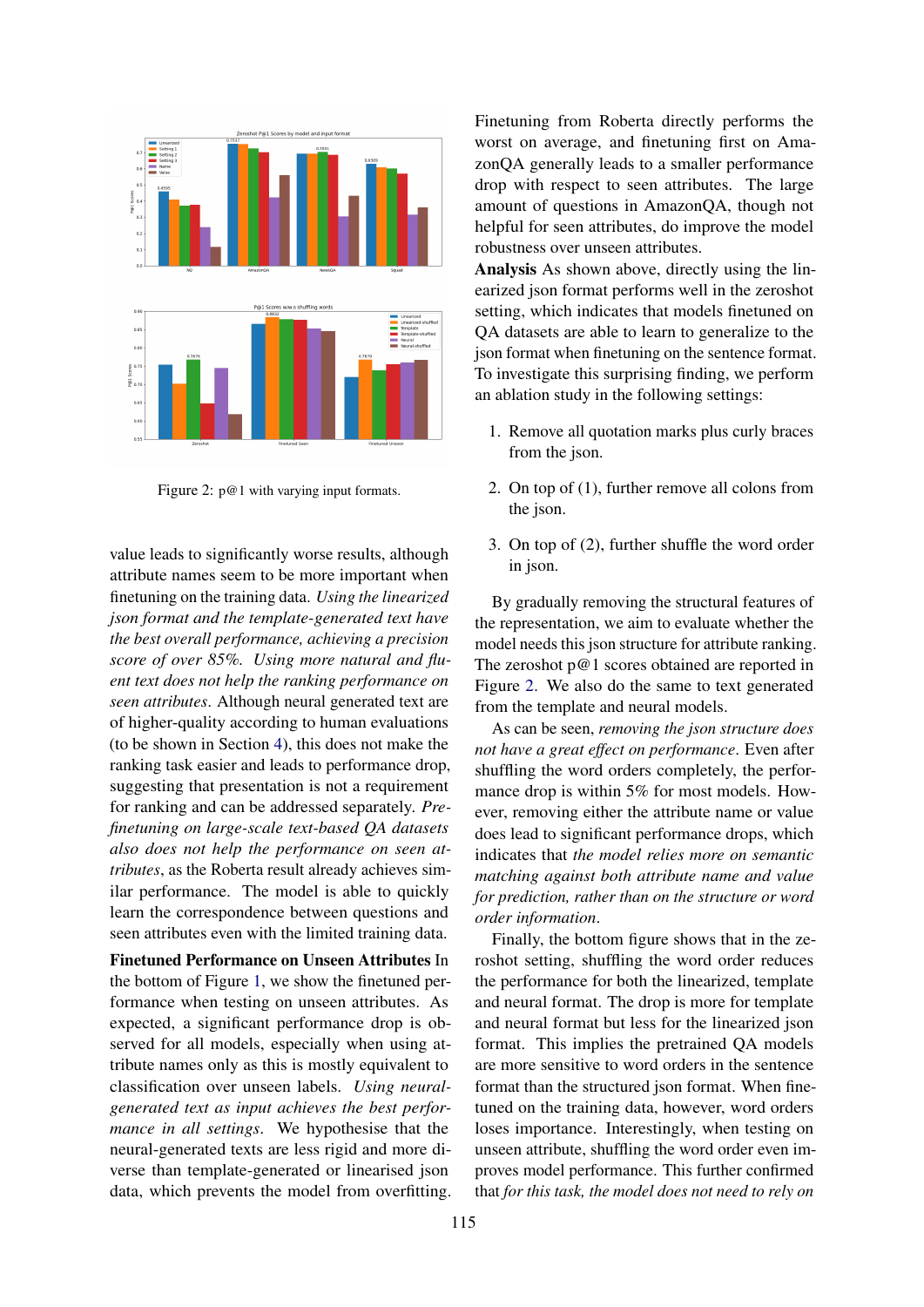*the word order to make predictions, shuffling the word order can even improve the model robustness on generalizing to unseen attributes*.

# <span id="page-5-0"></span>4 Answer Presentation

The first approach we consider for answer presentation is to use handcrafted templates. However, defining a perfect template for each attribute is challenging due to the lack of a standard schema and templates cannot scale to unseen attributes. With this concern, we also experiment with training a neural data-to-text generator trained with annotated text as the target.

Template System When designing the template system, we aim to capture general rules across different attribute types so that one template can be reusable to other similar attributes. We define each template should contain (1) a precondition specializing when to apply the template, (2) one or several corresponding text with gaps to fill, and (3) a set of rules defining how to fill in the gaps. For example, the following is a template defined from the attribute type *ARE\_BATTERIES\_REQUIRED*:

Precondition: applies if the POS tag of the attribute name follows the pattern of be\_NOUN\_VERBed. Rule: (1) If the value is "Y" or "yes" or "True": output "It VERBs the NOUN". (2) Otherwise: output "It does not VERB the NOUN".

where VERBs and VERBed mean the third person singular and past particle form of the verb. For *ARE\_BATTERIES\_REQUIRED*, VERBs would be "requires" and VERBed is "required". It can also apply to other attribute types following the same pattern like "is\_assembly\_required" and "is\_software\_included".

During template construction, we maintain a template bank starting from empty. As we see more attribute types, we check if any template from the bank can be applied, and if so, whether it generates the correct text or whether we need to manually update the template. Otherwise, we create a new template for this attribute type. This process is repeated until we go over all the 320 attribute types three times, to refine, merge and fix the template bank and rules. After these rounds, we end up with a total of 23 distinct templates.

Nevertheless, during the construction process,

<span id="page-5-1"></span>

| Attribute value      | Text                  |  |  |
|----------------------|-----------------------|--|--|
| value:"gas-          | The product is gas-   |  |  |
| powered" }           | powered.              |  |  |
| { value:"batteries"} | It runs on batteries. |  |  |
| { value:"Manual" }   | This doesn't have     |  |  |
|                      | power.                |  |  |
| { $value="NA"$ }     | This doesn't run on   |  |  |
|                      | any power.            |  |  |

Table 2: Different instances of the attribute type "power\_source\_type" and human annotated text.

we realize it is nearly impossible to devise a template system to cover all cases well, even for the limited 320 attribute types that we focus on. The difficulty lies in the following two diversities in the data: (1) linguistic diversity: The attribute values do not follow any strict rule. They can be free text as long as it conveys the meaning, which makes it hard to design general rules even for a single attribute type. (2) structural diversity: The json format is a loose structure. The same semantic meaning can be organized in different ways and hierarchies. Applying one rule for different structures can easily lead to parsing errors. Table [2](#page-5-1) shows some examples of different values for the same attribute type. We can see that even for one single attribute, it requires many verbalizing rules to handle different structures and attribute values, let alone extending the template rules to multiple attribute types.

Neural Generator To avoid pre-defined rules and to generalise to unseen attributes, we train a neural generator model initialized either with Bart [\(Lewis](#page-8-9) [et al.,](#page-8-9) [2020\)](#page-8-9) or T5 [\(Raffel et al.,](#page-9-4) [2020\)](#page-9-4), two stateof-the-art generative models pretrained on large amount of web text with self-supervised objectives. As input, we feed the linearized json-formatted data  $3$  and the output is the annotated text.

We further normalize the numbers in both the attribute and text to keep them in a consistent form, to help the model learn their correspondence in the generation task. For example, we turn forms like " $1."$ , " $1.0"$  and " $1.00"$  into 1, and normalize words to numeric values ("one"  $\rightarrow$  "1" etc).

To minimize the changes of hallucination in the generation, we also delexicalize words in the an-

<span id="page-5-2"></span><sup>&</sup>lt;sup>3</sup>We also tried other input formats like flattening the hierarchical structure, adding instruction prompts [\(Schick and](#page-9-5) [Schütze,](#page-9-5) [2020;](#page-9-5) [Liu et al.,](#page-8-14) [2021\)](#page-8-14) etc, but did not find significant improvements.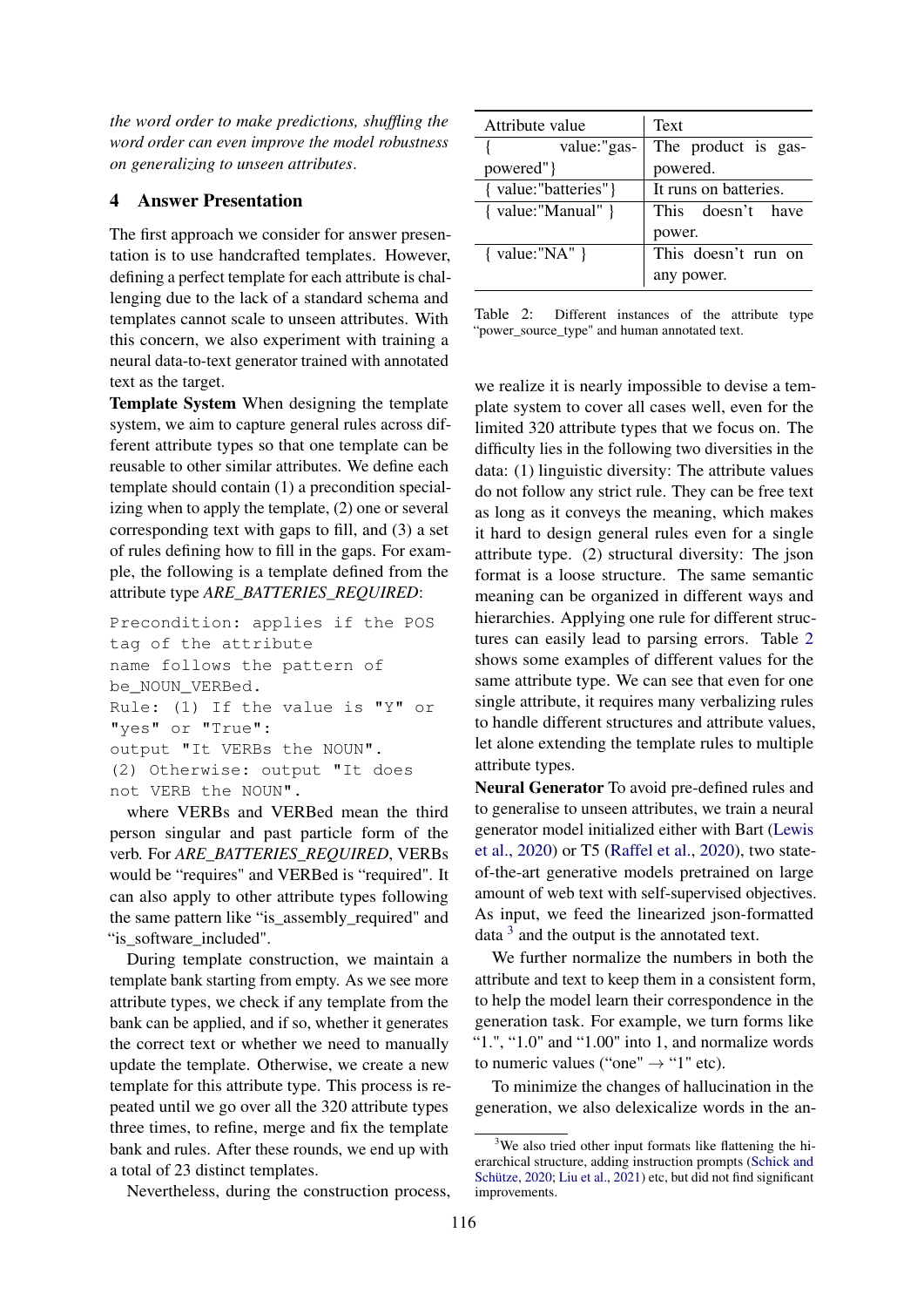<span id="page-6-0"></span>

| <b>Model</b>                            | <b>BLEU</b> | chrF  | <b>PARENT-F1</b> | <b>#PARAMs</b> | Faith  | Cov    | Flu   |
|-----------------------------------------|-------------|-------|------------------|----------------|--------|--------|-------|
| <b>Performance on Seen Attributes</b>   |             |       |                  |                |        |        |       |
| Template                                |             |       |                  |                | 0.9612 | 0.9546 | 3.203 |
| Reference                               |             |       |                  |                | 0.9574 | 0.9728 | 3.532 |
| Bart-Base                               | 0.3704      | 0.571 | 0.36445          | 139M           |        |        |       |
| Bart-Large                              | 0.3917      | 0.615 | 0.38748          | 406M           |        |        |       |
| T5-Small                                | 0.3267      | 0.542 | 0.33128          | 60M            |        |        |       |
| T5-Base                                 | 0.4061      | 0.601 | 0.38214          | 220M           |        |        |       |
| T5-Large                                | 0.4060      | 0.616 | 0.40806          | 770M           | 0.9731 | 0.9776 | 3.657 |
| $T5-L$ (delex)                          | 0.3911      | 0.604 | 0.39277          | 770M           | 0.9620 | 0.9640 | 3.632 |
| <b>Performance on Unseen Attributes</b> |             |       |                  |                |        |        |       |
| Reference                               |             |       |                  |                | 0.9401 | 0.8050 | 3.520 |
| Bart-Base                               | 0.3386      | 0.553 | 0.31463          | 139M           |        |        |       |
| Bart-Large                              | 0.3541      | 0.586 | 0.33292          | 406M           |        |        |       |
| T5-Small                                | 0.3187      | 0.512 | 0.31379          | 60M            |        |        |       |
| T5-Base                                 | 0.3293      | 0.544 | 0.33113          | 220M           |        |        |       |
| T5-Large                                | 0.3869      | 0.610 | 0.37365          | 770M           | 0.9125 | 0.9231 | 3.610 |
| T5-L (delex)                            | 0.3696      | 0.597 | 0.35275          | 770M           |        |        |       |

Table 3: Automatic Metric and human evaluation Results for Answer Presentation

notated text that match with the attribute values, replacing them by a tag in the input attribute, a common technique used in data-to-text generation [\(Wen](#page-9-6) [et al.,](#page-9-6) [2015;](#page-9-6) [Ferreira et al.,](#page-8-15) [2019;](#page-8-15) [Chang et al.,](#page-8-16) [2020b](#page-8-16)[,a\)](#page-8-17). The tag is the linearized path from the root node (attribute name) to the tag of the value. For example, for the second sentence in Table [1,](#page-2-0) the text "The product is compatible with ..." will be delexicalized into "The product is compatible for (concatenated) [value]." In the testing phase, after the model decodes the delexicalized text, the tag is then replaced to the corresponding value in the input attribute. While this can provide the model with a clear correspondence between input and output, it also adds the risk of losing the linguistic information like tense, singular/plural after delexicalization.

Automatic Evaluation For the automatic metrics, we report the BLEU [\(Papineni et al.,](#page-8-18) [2002\)](#page-8-18), chrF (Popović, [2015\)](#page-8-19) and PARENT-F1 [\(Dhingra](#page-8-20) [et al.,](#page-8-20) [2019\)](#page-8-20) score. The results of automatic metrics are shown in Table [3,](#page-6-0) where we try different sizes of models and list their number of model parameters (#PARAMs). Generally all the three metrics correlate well with each other. As expected, larger models tend to perform better than smaller models, with a larger difference on unseen versus seen attributes, which suggests that *larger models generalize better than smaller models on unseen attributes*. This could be because larger models are encoded with more language knowledge, which makes them less likely to overfit to the attributes in the training data.

T5-large achieves the best performance across

all metrics. Therefore, we train with the delexicalized text as mentioned in Section [4](#page-6-0) based on T5-large to see if the delexicalization can improve the performance further (T5-L (delex) in the table). All scores are evaluated on the lexicalized text output, which means that all delexicalized parts have been replaced with the input attribute values so that we can have a fair evaluation.

*Delexicalization, unfortunately, does not help with the performance*. It lowers down the scores over all metrics compared with directly using the original text as the target. The reason could be that T5 is pretrained with natural text itself. It has no delexicalized slots in its training corpus. Therefore, it fails to adapt well to the format of delexicalized text. Indeed, we find that T-5 sometimes generates text with slot names that do not exist in the input attribute which affects its performance. For future research, it would be interesting to see how to adapt pretrained generative models to delexicalized text, or even directly pretraining large-scaled generative models on delexicalized text.

Human Evaluation We conduct a human evaluation of the generated texts, focusing the following three dimensions: (1) Faithfulness, whether the text is faithful to the attribute (binary). (2) Coverage, whether the text covers all contents in the attribute (binary). (3) Naturalness, whether the text is a natural sentence rather than a machinegenerated rigid one. 4-ary score from 1(rigid), 2(slightly rigid), 3(slightly natural) to 4(natural) On seen attributes, we evaluate the T5-large and T5 large with delexicalized text (T5-L (delex)), plus the template system and the annotated reference.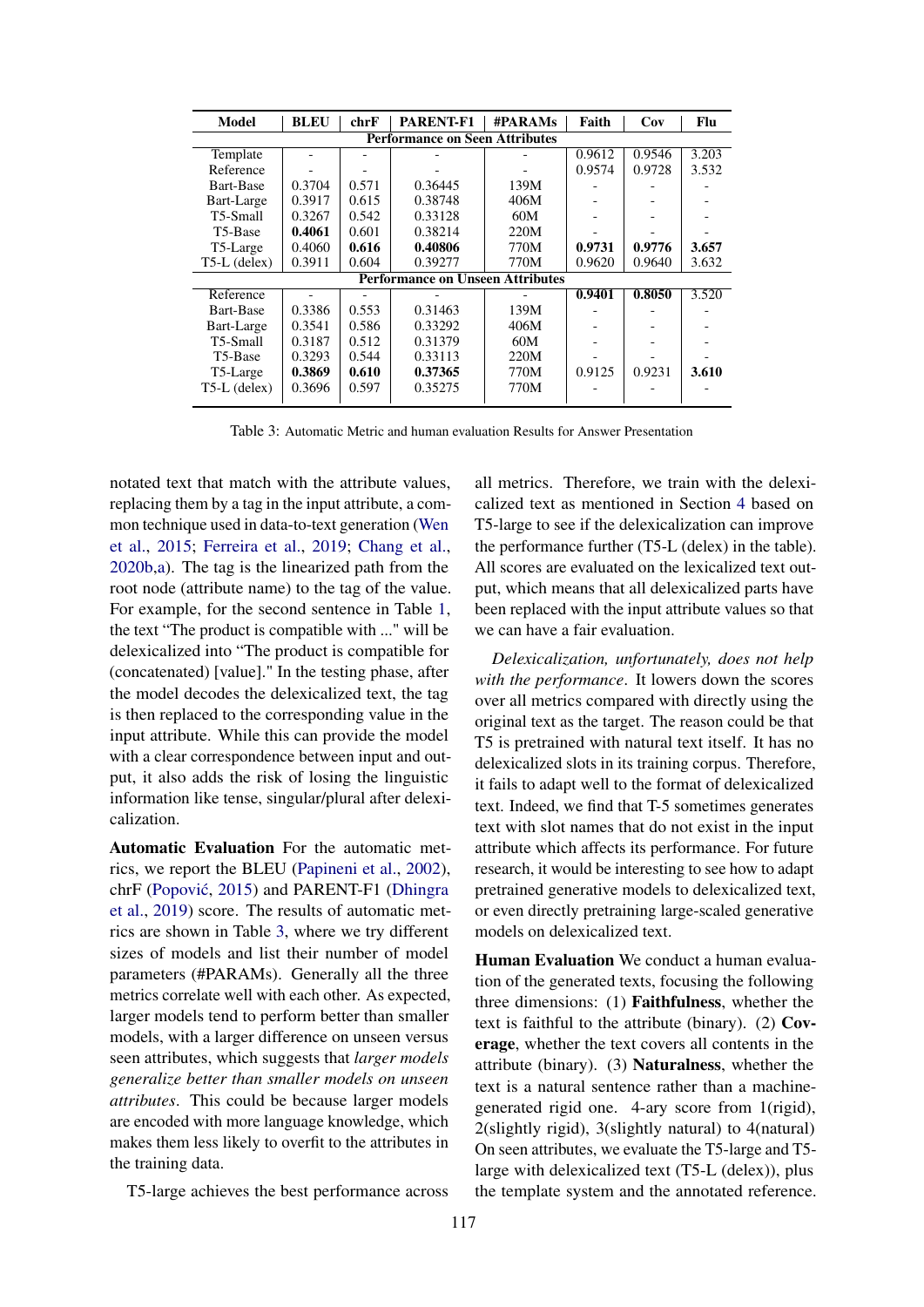<span id="page-7-1"></span>

| Attribute                                 | From Template                             | From T5-large                         |
|-------------------------------------------|-------------------------------------------|---------------------------------------|
| allergen information:                     | allergen warning: the product contains    | this product is gluten free and dairy |
| value: gluten_free \; { value: dairy_free | gluten free, dairy free.                  | free.                                 |
|                                           |                                           |                                       |
| team name: { value:"null" }               | the team name of the product is null.     | this does not have a team name.       |
| speaker_type: {value:"portable blue-      | the product has a portable bluetooth      | this is a portable bluetooth speaker. |
| tooth speakers"}                          | speakers speaker.                         |                                       |
| installation_type: value:"driver side"    | the product is installed using the driver | this is installed on the driver side. |
|                                           | side.                                     |                                       |

Table 4: Example of template-generated texts that are labeled as unfaithful.

<span id="page-7-2"></span>

| Attribute                              | Reference                                 | From T5-large                         |
|----------------------------------------|-------------------------------------------|---------------------------------------|
| size_per_pearl: { value:"iphone" }     | it is an iphone.                          | the product has an iphone size pearl. |
| switch_type: { value:"rotary switch" } | this has a switch that turns.             | the product has a rotary switch.      |
| $target_{species:} \{ value: "Dog" \}$ | for dogs.                                 | this is for dogs.                     |
| installed_size:[{unit:<br>$un-1$       | its cache memory installed size: [ {unit: | the product has a cache memory of 32  |
| known modifier, value:32.}             | unknown_modifier, value:32.}              | units.                                |

Table 5: Example references which are labeled as unfaithful(first two rows) or unnatural (last two rows).

On unseen attributes, we only evaluate T5-large and the reference since handcrafted templates cannot be applied to unseen attributes at all. From each of 10 data splits, we randomly sample 50 attributes from it such that each model has 500 attribute-text pairs being evaluated. Each pair is evaluated by three annotators. The final scores are averaged over the 500 pairs for each model. We show the results and the agreement score among annotators in Table [3](#page-6-0) and Table [6](#page-7-0) respectively.

<span id="page-7-0"></span>

|         |         | Faithful   Coverage   Natur-4class   Natur-2class |         |
|---------|---------|---------------------------------------------------|---------|
| 0.97762 | 0.97402 | 0.80499                                           | 0.92569 |

Table 6: Agreement Score for Answer Presentation.

Overall, the evaluation has a rather high agreement score. Naturalness has the lowest agreement since it is 4-ary. We also calculate the binary score for naturalness by combining natural and slightly natural into one bucket, and combining rigid and slightly rigid into the other bucket. The agreement score grows to over 0.92 by this means. We then manually checked and corrected all attribute-text pairs that do not have an agreement score of 1 for faithfulness and coverage. For naturalness, as it is a rather subjective metric anyway, we do not correct it. We also manually verified the faithfulness and coverage for the attribute *nutritional\_info*, which we find especially hard to be evaluated correctly due to its complexity.

Overall all models have high scores on both faithfulness and coverage, and differences are small. For naturalness, as expected, templates have the

lowest score. Using delexicalization underperforms the standard neural model, which is consistent with the findings from the automatic metric scores. We observe two interesting phenomena: (1) Neural models outperform templates even for faithfulness and (2) Neural models outperform human references for faithfulness and naturalness. In Table [4](#page-7-1) and [5,](#page-7-2) we list examples of text generated from templates/references that are labeled as unfaithful/unnatural to the attribute. As can be seen, errors in template-generated texts usually occur because *the templates designed for certain values do not apply to a new value*. Errors in humans references are due to annotation noise, which is usually inevitable. The T5 model outperforms the reference, suggesting that it is able to round up these few annotation errors and learn the general pattern from the most correct references.

#### 5 Conclusion

In this work, we study how to effectively leverage semi-structured data for product question answering. As there is no public datasets for this problem, we collect a dataset containing manually annotated questions together with description text about semi-structured attributes from our internal database. We present empirical results and findings about two key challenges of this problem: attribute ranking and answer presentation . Experiments show that neural models can provide superior text than template systems and perform well for ranking seen attributes, albeit there is still a noticeable drop when it comes to unseen attributes for both ranking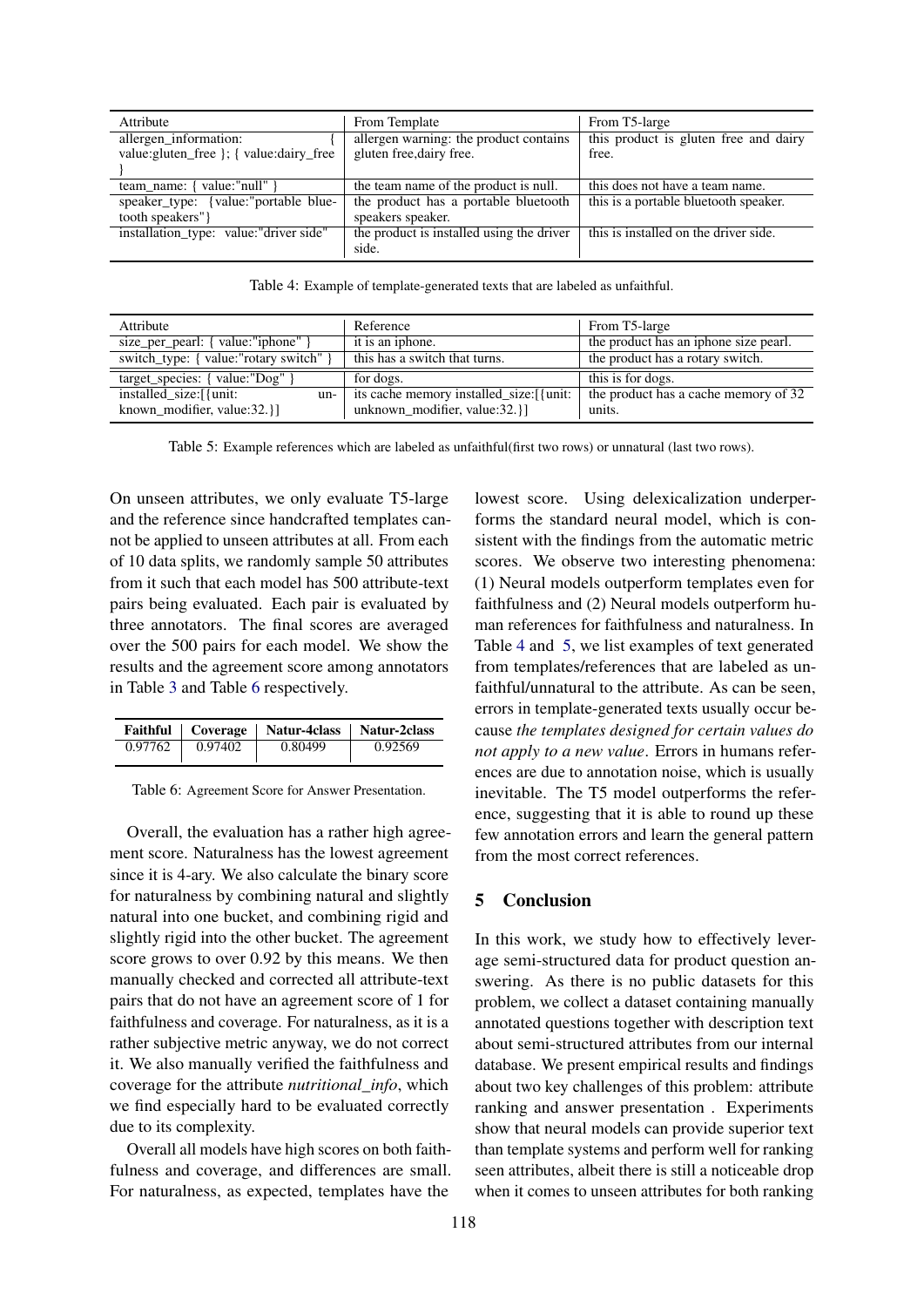and generation.

#### References

- <span id="page-8-10"></span>Sanjeev Arora, Yingyu Liang, and Tengyu Ma. 2017. A simple but tough-to-beat baseline for sentence embeddings. In *5th International Conference on Learning Representations, ICLR 2017*.
- <span id="page-8-17"></span>Ernie Chang, David Ifeoluwa Adelani, Xiaoyu Shen, and Vera Demberg. 2020a. Unsupervised pidgin text generation by pivoting english data and self-training. *arXiv preprint arXiv:2003.08272*.
- <span id="page-8-16"></span>Ernie Chang, Jeriah Caplinger, Alex Marin, Xiaoyu Shen, and Vera Demberg. 2020b. Dart: A lightweight quality-suggestive data-to-text annotation tool. In *Proceedings of the 28th International Conference on Computational Linguistics: System Demonstrations*, pages 12–17.
- <span id="page-8-3"></span>Lei Cui, Shaohan Huang, Furu Wei, Chuanqi Tan, Chaoqun Duan, and Ming Zhou. 2017. Superagent: A customer service chatbot for e-commerce websites. In *Proceedings of ACL 2017, System Demonstrations*, pages 97–102.
- <span id="page-8-8"></span>Kees van Deemter, Mariët Theune, and Emiel Krahmer. 2005. Real versus template-based natural language generation: A false opposition? *Computational linguistics*, 31(1):15–24.
- <span id="page-8-20"></span>Bhuwan Dhingra, Manaal Faruqui, Ankur Parikh, Ming-Wei Chang, Dipanjan Das, and William Cohen. 2019. Handling divergent reference texts when evaluating table-to-text generation. In *Proceedings of the 57th Annual Meeting of the Association for Computational Linguistics*, pages 4884–4895.
- <span id="page-8-15"></span>Thiago Castro Ferreira, Chris van der Lee, Emiel van Miltenburg, and Emiel Krahmer. 2019. Neural datato-text generation: A comparison between pipeline and end-to-end architectures. In *Proceedings of the 2019 Conference on Empirical Methods in Natural Language Processing and the 9th International Joint Conference on Natural Language Processing (EMNLP-IJCNLP)*, pages 552–562.
- <span id="page-8-0"></span>Anette Frank, Hans-Ulrich Krieger, Feiyu Xu, Hans Uszkoreit, Berthold Crysmann, Brigitte Jörg, and Ulrich Schäfer. 2007. Question answering from structured knowledge sources. *Journal of Applied Logic*, 5(1):20–48.
- <span id="page-8-5"></span>Shen Gao, Zhaochun Ren, Yihong Zhao, Dongyan Zhao, Dawei Yin, and Rui Yan. 2019. Product-aware answer generation in e-commerce question-answering. In *Proceedings of the Twelfth ACM International Conference on Web Search and Data Mining*, pages 429–437.
- <span id="page-8-12"></span>Siddhant Garg, Thuy Vu, and Alessandro Moschitti. 2020. Tanda: Transfer and adapt pre-trained transformer models for answer sentence selection. In *Proceedings of the AAAI Conference on Artificial Intelligence*, volume 34, pages 7780–7788.
- <span id="page-8-4"></span>Mansi Gupta, Nitish Kulkarni, Raghuveer Chanda, Anirudha Rayasam, and Zachary C Lipton. 2019. Amazonqa: A review-based question answering task. *arXiv preprint arXiv:1908.04364*.
- <span id="page-8-13"></span>Timothy J Hazen, Shehzaad Dhuliawala, and Daniel Boies. 2019. Towards domain adaptation from limited data for question answering using deep neural networks. *arXiv preprint arXiv:1911.02655*.
- <span id="page-8-1"></span>Kai Hui, Bin Gao, Ben He, and Tie-jian Luo. 2013. Sponsored search ad selection by keyword structure analysis. In *European Conference on Information Retrieval*, pages 230–241. Springer.
- <span id="page-8-6"></span>Tom Kwiatkowski, Jennimaria Palomaki, Olivia Redfield, Michael Collins, Ankur Parikh, Chris Alberti, Danielle Epstein, Illia Polosukhin, Jacob Devlin, Kenton Lee, et al. 2019. Natural questions: a benchmark for question answering research. *Transactions of the Association for Computational Linguistics*, 7:453– 466.
- <span id="page-8-9"></span>Mike Lewis, Yinhan Liu, Naman Goyal, Marjan Ghazvininejad, Abdelrahman Mohamed, Omer Levy, Veselin Stoyanov, and Luke Zettlemoyer. 2020. Bart: Denoising sequence-to-sequence pre-training for natural language generation, translation, and comprehension. In *Proceedings of the 58th Annual Meeting of the Association for Computational Linguistics*, pages 7871–7880.
- <span id="page-8-2"></span>Feng-Lin Li, Weijia Chen, Qi Huang, and Yikun Guo. 2019. Alime kbqa: Question answering over structured knowledge for e-commerce customer service. In *China Conference on Knowledge Graph and Semantic Computing*, pages 136–148. Springer.
- <span id="page-8-14"></span>Xiao Liu, Yanan Zheng, Zhengxiao Du, Ming Ding, Yujie Qian, Zhilin Yang, and Jie Tang. 2021. Gpt understands, too. *arXiv preprint arXiv:2103.10385*.
- <span id="page-8-11"></span>Yinhan Liu, Myle Ott, Naman Goyal, Jingfei Du, Mandar Joshi, Danqi Chen, Omer Levy, Mike Lewis, Luke Zettlemoyer, and Veselin Stoyanov. 2019. Roberta: A robustly optimized bert pretraining approach. *arXiv preprint arXiv:1907.11692*.
- <span id="page-8-7"></span>Julian McAuley and Alex Yang. 2016. Addressing complex and subjective product-related queries with customer reviews. In *Proceedings of the 25th International Conference on World Wide Web*, pages 625–635.
- <span id="page-8-18"></span>Kishore Papineni, Salim Roukos, Todd Ward, and Wei-Jing Zhu. 2002. Bleu: a method for automatic evaluation of machine translation. In *Proceedings of the 40th annual meeting of the Association for Computational Linguistics*, pages 311–318.
- <span id="page-8-19"></span>Maja Popovic. 2015. chrf: character n-gram f-score for ´ automatic mt evaluation. In *Proceedings of the Tenth Workshop on Statistical Machine Translation*, pages 392–395.